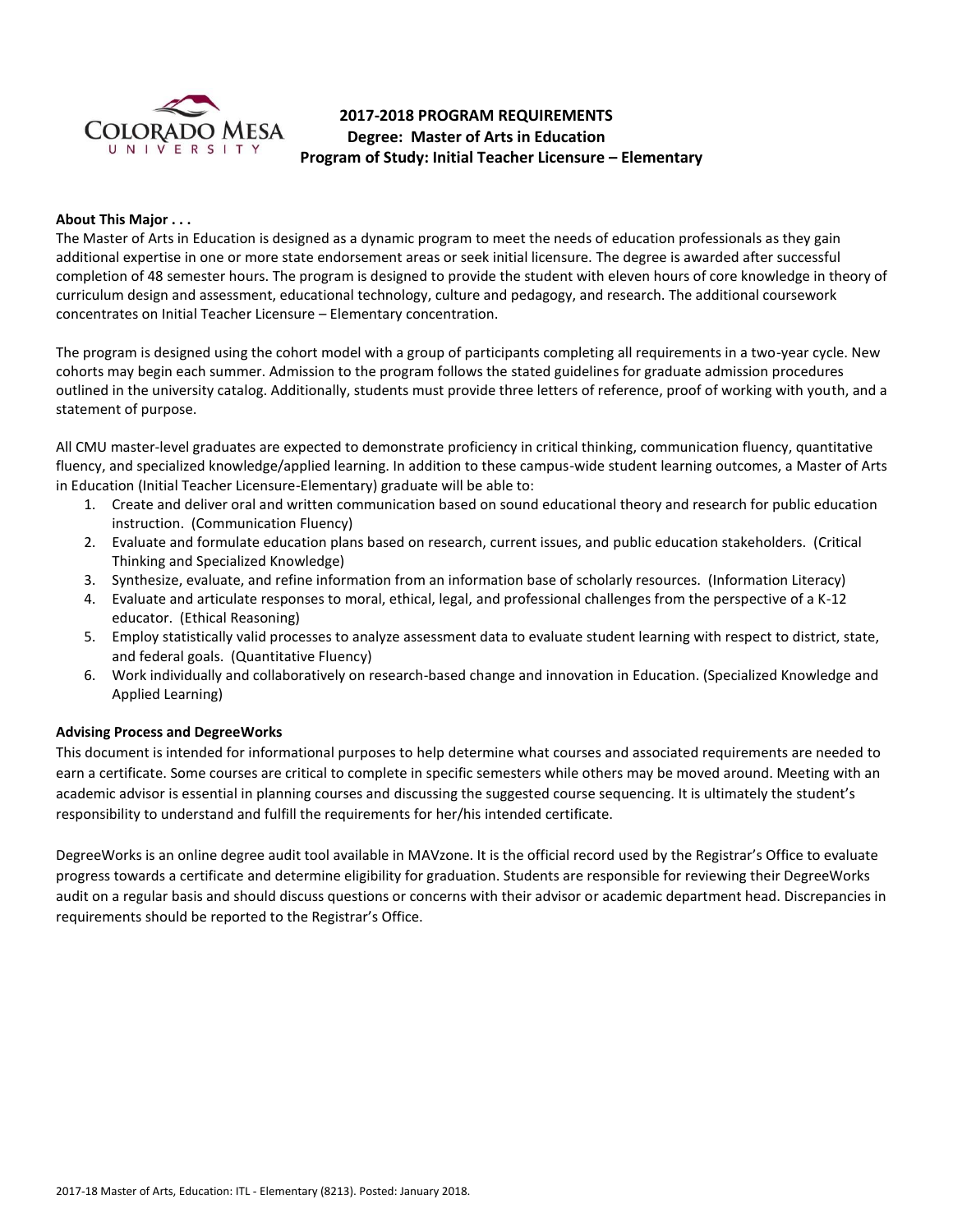# **Graduation Process**

Students must complete the following in the first two months of the semester prior to completing their certificate requirements (for one semester certificates complete in the first week of class):

- Review their DegreeWorks audit and create a plan that outlines how unmet requirements will be met in the final semester.
- Meet with their advisor and modify their plan as needed. The advisor must approve the final plan.
- Submit the "Intent to Graduate" form to the Registrar's Office to officially declare the intended graduation date and commencement ceremony plans.
- Register for all needed courses and complete all requirements for each degree sought.

Submission deadlines and commencement details can be found at [http://www.coloradomesa.edu/registrar/graduation.html.](http://www.coloradomesa.edu/registrar/graduation.html)

If your petition for graduation is denied, it will be your responsibility to apply for graduation in a subsequent semester. Your "Intent to Graduate" does not automatically move to a later graduation date.

## **INSTITUTIONAL GRADUATE DEGREE REQUIREMENTS**

The following institutional requirements apply to all CMU graduate-level degrees. Specific programs may have different requirements that must be met in addition to institutional requirements.

- Graduate certificates consist of a minimum of 5 credit hours. Master's degrees consist of a minimum of 30 credit hours. Doctoral degrees consist of a minimum of 60 credit hours
- All credits in a graduate program must be minimally at the 500-level.
- At least fifty percent of the credit hours must be taken at CMU.
- Students must achieve a 3.00 cumulative GPA or higher in all CMU coursework.
- A course may only be used to fulfill one requirement for each degree/certificate.
- Capstone exit assessment/projects (e.g., Major Field Achievement Test) requirements are identified under Program-Specific Requirements.
- The Catalog Year determines which program sheet and certificate requirements a student must fulfill in order to graduate. Visit with your advisor or academic department to determine which catalog year and program requirements you should follow.
- See "Requirements for Graduate Degrees and Certificates" in the catalog for a complete list of graduation requirements.

# **PROGRAM-SPECIFIC REQUIREMENTS**

- 48 semester hours for the Master of Arts in Education, Initial Licensure: Elementary.
- Students must earn a "B" in every class at the graduate level.
- A bachelor's degree from an accredited college is required, prior to beginning the program.
- A fully completed application including official transcripts is required prior to beginning the program.
- Pre-requisite leveling classes may be required prior to admittance to the program.
- It is recommended that students work closely with a faculty advisor when selecting courses and scheduling classes prior to registration.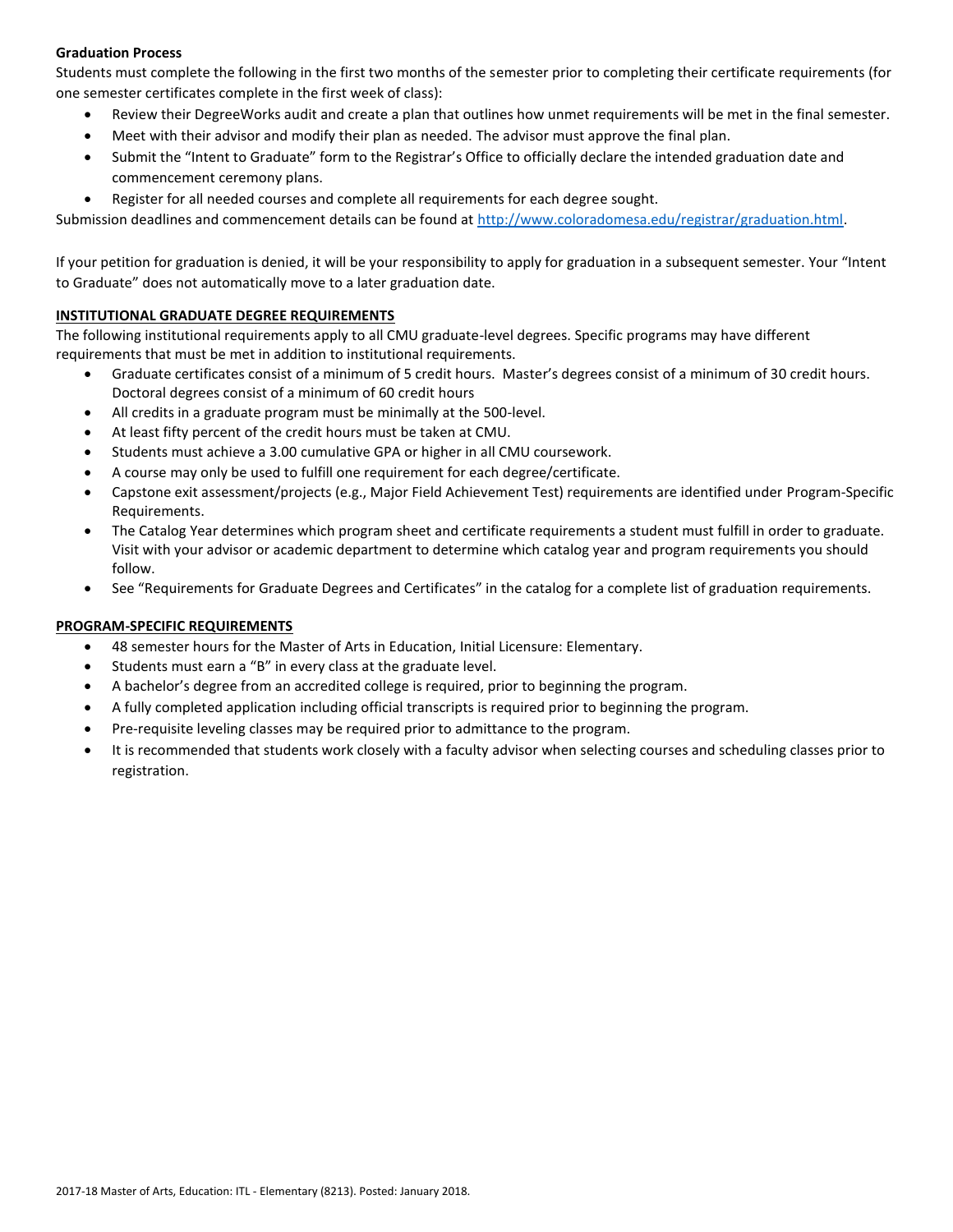# **MASTER OF ARTS: EDUCATION, INITIAL LICENSURE: ELEMENTARY REQUIREMENTS** (48 semester hours)

#### **Core Courses** (11 semester hours)

- $\square$  EDUC 500 Culture and Pedagogy (3)
- EDUC 501 Educational Technology (2)
- $\Box$  EDUC 502 Theory, Design, and Assessment of Curriculum (3)
- $\square$  EDUC 503 Introduction to Educational Research and Design (3)

## **ITL – Elementary Courses** (37 semester hours)

- EDUC 585 Elementary Integrated Science, Social Studies, & Art Theory & Methodology K-6 (3)
- EDUC 587 Elementary Reading & Language Arts Theory & Methodology K-6 (3)
- EDUC 588 Elementary Mathematics Theory & Methodology K-6 (3)
- EDUC 592A ITL Elementary Pre-Internship (4)
- EDUC 586A Accommodating Diverse & Exceptional Needs K-6 (3)
- EDUC 591 ITL 1: Foundations of Curriculum Instruction & Assessment (9)
- EDUC 599A ITL 3: Directed Teaching: Elementary Education (12)